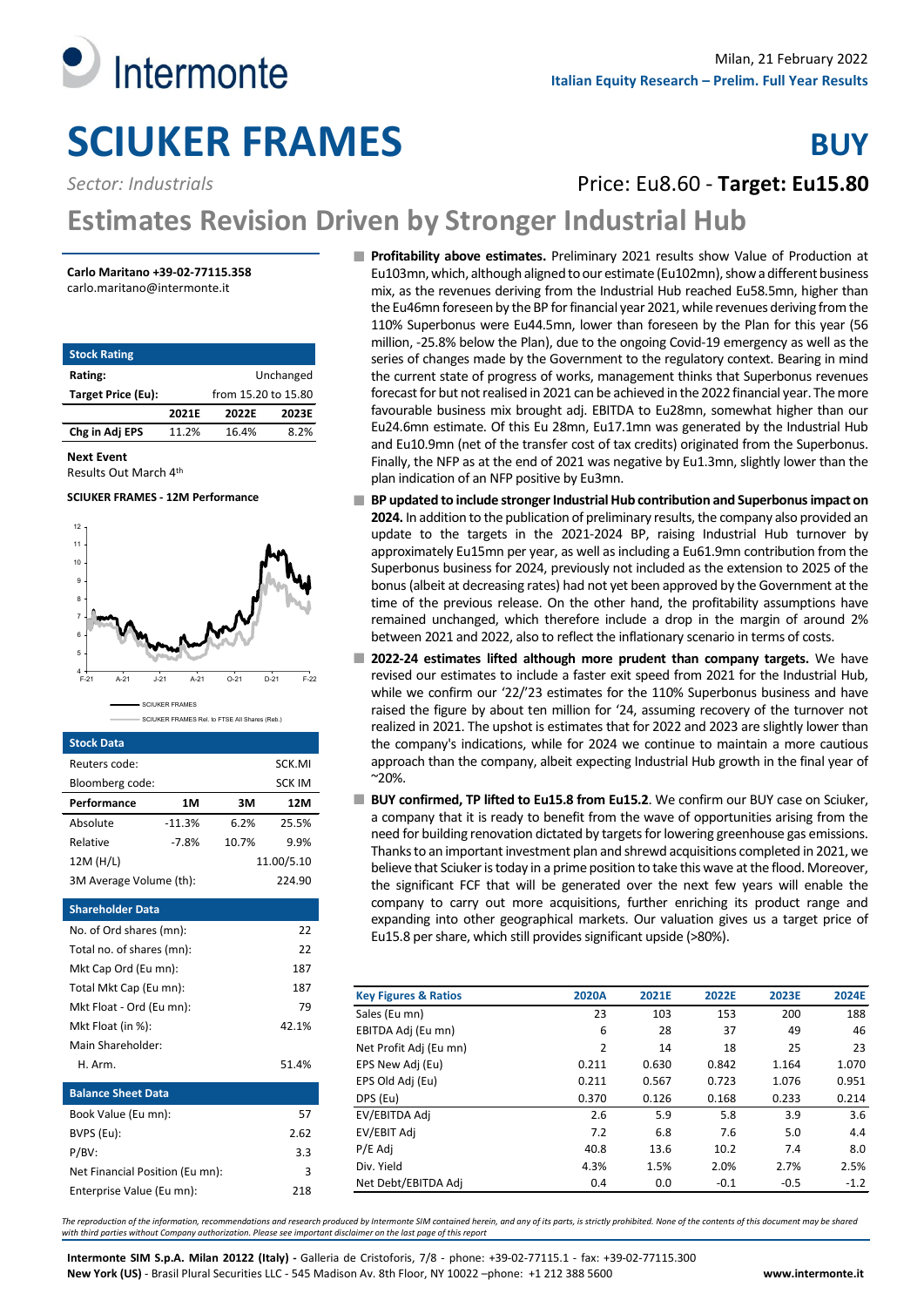

| <b>SCIUKER FRAMES - Key Figures</b>      |                |                |                         |         |             |             |
|------------------------------------------|----------------|----------------|-------------------------|---------|-------------|-------------|
| Profit & Loss (Eu mn)                    | 2019A          | 2020A          | 2021E                   | 2022E   | 2023E       | 2024E       |
| Sales                                    | 12             | 23             | 103                     | 153     | 200         | 188         |
| <b>EBITDA</b>                            | 3              | 8              | 30                      | 44      | 58          | 51          |
| <b>EBIT</b>                              | 1              | $\overline{4}$ | 26                      | 36      | 48          | 43          |
| Financial Income (charges)               | -0             | -1             | $-5$                    | $-7$    | -9          | -6          |
| <b>Associates &amp; Others</b>           | $\mathbf 0$    | 0              | $\mathbf 0$             | 0       | $\mathbf 0$ | $\mathbf 0$ |
| Pre-tax Profit                           | 1              | 4              | 21                      | 28      | 39          | 37          |
| Taxes                                    | -0             | -1             | -6                      | -8      | -11         | $-11$       |
| Tax rate                                 | 49.8%          | 28.6%          | 29.0%                   | 29.0%   | 29.0%       | 29.0%       |
|                                          |                |                |                         |         |             |             |
| Minorities & Discontinued Operations     | 0              | -0             | $-1$                    | $-2$    | -3          | $-3$        |
| <b>Net Profit</b>                        | 0              | $\overline{2}$ | 14                      | 18      | 25          | 23          |
| <b>EBITDA Adj</b>                        | 3              | 6              | 28                      | 37      | 49          | 46          |
| EBIT Adj                                 | $\mathbf 1$    | $\overline{2}$ | 24                      | 29      | 39          | 38          |
| Net Profit Adj                           | 0              | $\overline{2}$ | 14                      | 18      | 25          | 23          |
| Per Share Data (Eu)                      | 2019A          | 2020A          | 2021E                   | 2022E   | 2023E       | 2024E       |
| Total Shares Outstanding (mn) - Average  | 11             | 11             | 22                      | 22      | 22          | 22          |
| Total Shares Outstanding (mn) - Year End | 11             | 11             | 22                      | 22      | 22          | 22          |
| EPS f.d                                  | 0.024          | 0.211          | 0.630                   | 0.842   | 1.164       | 1.070       |
| EPS Adj f.d                              | 0.024          | 0.211          | 0.630                   | 0.842   | 1.164       | 1.070       |
| BVPS f.d                                 | 0.758          | 1.069          | 1.906                   | 2.622   | 3.618       | 4.456       |
| Dividend per Share ORD                   | 0.000          | 0.370          | 0.126                   | 0.168   | 0.233       | 0.214       |
|                                          |                |                |                         |         |             |             |
| Dividend per Share SAV                   | 0.000          | 0.000          | 0.000                   | 0.000   | 0.000       | 0.000       |
| Dividend Payout Ratio (%)                | 0.0%           | 175.3%         | 20.0%                   | 20.0%   | 20.0%       | 20.0%       |
| Cash Flow (Eu mn)                        | 2019A          | 2020A          | 2021E                   | 2022E   | 2023E       | 2024E       |
| <b>Gross Cash Flow</b>                   | $\overline{2}$ | 6              | 20                      | 28      | 35          | 32          |
| Change in NWC                            | $-1$           | 4              | $-15$                   | $-7$    | $-6$        | 3           |
| Capital Expenditure                      | -3             | -3             | $-21$                   | $-17$   | -6          | -5          |
| <b>Other Cash Items</b>                  | 0              | 0              | 0                       | 0       | 0           | $\mathbf 0$ |
| Free Cash Flow (FCF)                     | $-2$           | $\overline{7}$ | $-16$                   | 4       | 24          | 29          |
| Acquisitions, Divestments & Other Items  | -0             | $-2$           | 1                       | 3       | 3           | 3           |
| Dividends                                | 0              | 0              | $-4$                    | $-3$    | $-4$        | $-5$        |
| Equity Financing/Buy-back                | 0              | 0              | 20                      | 0       | $\mathbf 0$ | 0           |
| Change in Net Financial Position         | $-2$           | 5              | $\mathbf 1$             | 4       | 23          | 27          |
|                                          |                |                |                         |         |             |             |
|                                          |                |                |                         |         |             |             |
| <b>Balance Sheet (Eu mn)</b>             | 2019A          | 2020A          | 2021E                   | 2022E   | 2023E       | 2024E       |
| <b>Total Fixed Assets</b>                | 12             | 14             | 34                      | 45      | 43          | 42          |
| <b>Net Working Capital</b>               | 5              | $\mathbf 1$    | 17                      | 24      | 30          | 26          |
| Long term Liabilities                    | $-1$           | $-1$           | -8                      | $-15$   | $-21$       | $-25$       |
| Net Capital Employed                     | 16             | 14             | 43                      | 54      | 52          | 43          |
| Net Cash (Debt)                          | -8             | $-2$           | $-1$                    | 3       | 26          | 54          |
| <b>Group Equity</b>                      | 8              | 12             | 41                      | 57      | 79          | 97          |
| Minorities                               | 0              | 0              | 0                       | 0       | 0           | 0           |
| Net Equity                               | 8              | 11             | 41                      | 57      | 78          | 96          |
|                                          |                |                |                         |         |             |             |
| Enterprise Value (Eu mn)                 | 2019A          | 2020A          | 2021E                   | 2022E   | 2023E       | 2024E       |
| Average Mkt Cap                          | 9              | 13             | 130                     | 187     | 187         | 187         |
| Adjustments (Associate & Minorities)     | $\pmb{0}$      | 0              | $-34$                   | $-34$   | $-34$       | $-34$       |
| Net Cash (Debt)                          | -8             | $-2$           | $^{\mbox{{\small -1}}}$ | 3       | 26          | 54          |
| <b>Enterprise Value</b>                  | 17             | 15             | 165                     | 218     | 194         | 167         |
| Ratios (%)                               | 2019A          | 2020A          | 2021E                   | 2022E   | 2023E       | 2024E       |
| <b>EBITDA Adj Margin</b>                 | 21.6%          | 26.5%          | 27.2%                   | 24.4%   | 24.7%       | 24.7%       |
| EBIT Adj Margin                          | 7.6%           | 9.5%           | 23.4%                   | 18.8%   | 19.6%       | 20.3%       |
| Gearing - Debt/Equity                    | 92.3%          | 20.5%          | 2.8%                    | $-5.5%$ | $-33.6%$    | $-55.4%$    |
|                                          |                |                |                         |         |             |             |
| Interest Cover on EBIT                   | 2.4            | 4.9            | 5.5                     | 5.0     | 5.5         | 7.6         |
| Net Debt/EBITDA Adj                      | 3.0            | 0.4            | 0.0                     | $-0.1$  | $-0.5$      | $-1.2$      |
| ROACE*                                   | 6.2%           | 25.6%          | 91.3%                   | 73.8%   | 90.8%       | 89.2%       |
| ROE*                                     | 3.3%           | 23.6%          | 52.4%                   | 37.5%   | 37.6%       | 26.6%       |
| EV/CE                                    | 1.2            | 1.0            | 5.8                     | 4.5     | 3.7         | 3.5         |
| EV/Sales                                 | 1.4            | 0.7            | 1.6                     | 1.4     | 1.0         | 0.9         |
| EV/EBITDA Adj                            | 6.6            | 2.6            | 5.9                     | 5.8     | 3.9         | 3.6         |
| EV/EBIT Adj                              | 18.7           | 7.2            | 6.8                     | 7.6     | 5.0         | 4.4         |
| Free Cash Flow Yield                     | $-1.2%$        | 3.6%           | $-7.2%$                 | 1.8%    | 10.8%       | 13.3%       |
| Growth Rates (%)                         | 2019A          | 2020A          | 2021E                   | 2022E   | 2023E       | 2024E       |
| Sales                                    | 12.9%          | 89.8%          | 355.6%                  | 48.9%   | 30.6%       | $-6.3%$     |
| EBITDA Adj                               | 37.6%          | 133.1%         | 367.5%                  | 33.5%   | 32.1%       | $-6.1%$     |
| EBIT Adj                                 | 14.4%          | 137.8%         | 1024.4%                 | 19.1%   | 36.4%       | $-3.1%$     |
|                                          | 100.8%         | 776.4%         | 493.7%                  | 33.6%   | 38.3%       | $-8.1%$     |
| Net Profit Adj<br>EPS Adj                | 100.8%         | 776.4%         | 198.6%                  | 33.6%   | 38.3%       | $-8.1%$     |

\*Excluding extraordinary items Source: Intermonte SIM estimates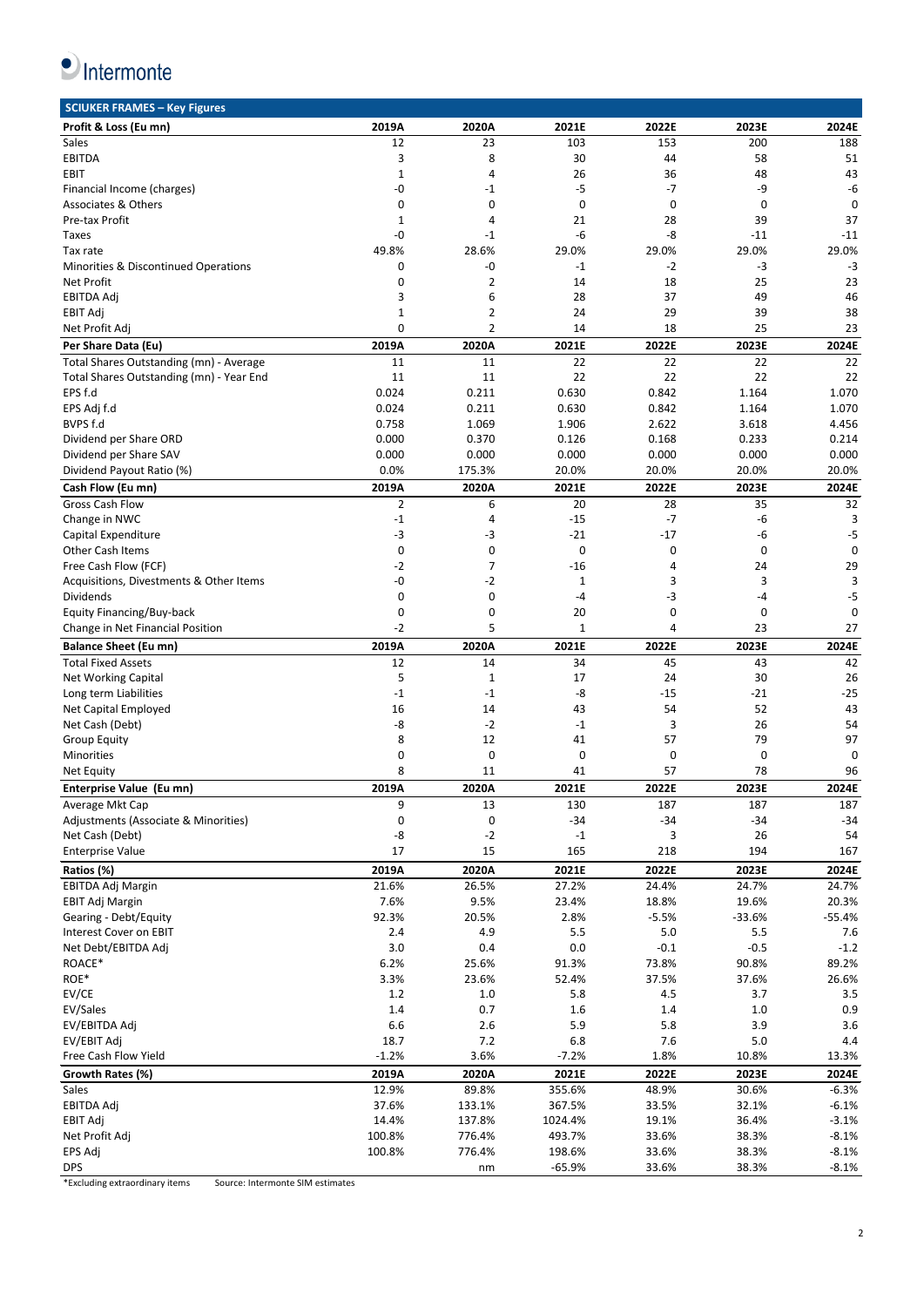

# **Preliminary results**

**Profitability above estimates.** Preliminary 2021 results show Production Value at Eu103mn, which, although aligned to our estimate (Eu102mn), show a different business mix, as the revenues deriving from the Industrial Hub reached Eu58.5mn, higher than the Eu46mn foreseen by the BP for financial year 2021, while revenues deriving from the 110% Superbonus were Eu44.5mn, lower than foreseen by the Plan for this year (56 million, -25.8% below the Plan), due to the ongoing Covid-19 emergency as well as the series of changes made by the Government to the regulatory context. Bearing in mind the current state of progress of works, management thinks that Superbonus revenues forecast for but not realised in 2021 can be achieved in the 2022 financial year. The more favourable business mix brought adj. EBITDA to Eu28mn, somewhat higher than our Eu24.6mn estimate. Of this Eu 28mn, Eu17.1mn was generated by the Industrial Hub and Eu10.9mn (net of the transfer cost of tax credits) originated from the Superbonus. Finally, the NFP as at the end of 2021 was negative by Eu1.3mn, slightly lower than the plan indication of an NFP positive by Eu3mn.

# **BP update**

**BP updated to include stronger Industrial Hub contribution and Superbonus impact on 2024.** In addition to the publication of preliminary results, the company also provided an update to the targets in the 2021-2024 BP, raising Industrial Hub turnover by approximately Eu15mn per year, as well as including a Eu61.9mn contribution from the Superbonus business for 2024, previously not included as the extension to 2025 of the bonus (albeit at decreasing rates) had not yet been approved by the Government at the time of the previous release. On the other hand, the profitability assumptions have remained unchanged, which therefore include a drop in the margin of around 2% between 2021 and 2022, to reflect the inflationary scenario in terms of costs.

# **2022-2024 BP targets**

|                       | <b>2022 OLD</b> | <b>2022 NEW</b> | <b>2023 OLD</b> | <b>2023 NEW</b> | <b>2024 OLD</b> | <b>2024 NEW</b> |
|-----------------------|-----------------|-----------------|-----------------|-----------------|-----------------|-----------------|
|                       | <b>BP</b>       | <b>BP</b>       | <b>BP</b>       | <b>BP</b>       | <b>BP</b>       | ВP              |
| <b>Total Revenues</b> | 138             | 153             | 190             | 205             | 155             | 231.9           |
| o/w Industrial Hub    | 70              | 85              | 102             | 117             | 155             | 170             |
| o/w Superbonus 110%   | 68              | 68              | 88              | 88              | 0               | 61.9            |
| EBITDA Adj.           | 34.3            | 38.1            | 48.9            | 52.8            | 39              | 58.2            |
| % margin              | 24.9%           | 24.9%           | 25.7%           | 25.7%           | 25.1%           | 25.1%           |
| Net Debt/(Cash)       | $-10.3$         | $-12.6$         | $-33.6$         | $-38.4$         | $-81.2$         | $-67.5$         |

Source: Company data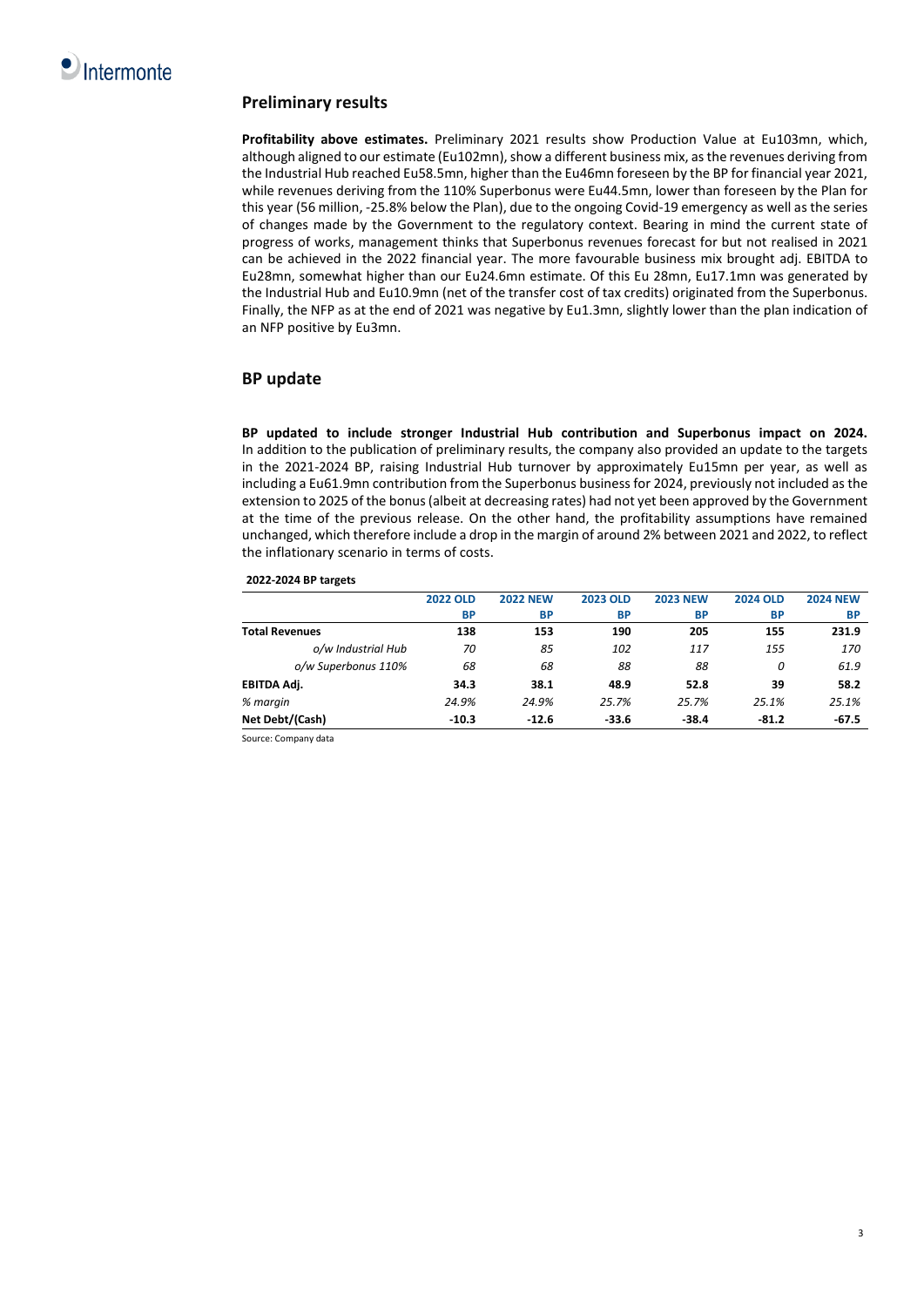

# **Changes to estimates**

2022-24 estimates have been lifted, although they are more prudent than the company's targets. We have revised our estimates to include a faster exit speed from 2021 for the Industrial Hub, while we confirm our '22/'23 estimates for the 110% Superbonus business and have raised the figure by about ten million for '24, assuming recovery of the turnover not realized in 2021. The upshot is estimates that for 2022 and 2023 are slightly lower than the company's indications, while for 2024 we continue to maintain a more cautious approach than the company, albeit expecting Industrial Hub growth in the final year of  $^{\sim}$ 20%.

# **Changes to estimates**

| (Eu mn)             | 2022 N | 2023 N | 2024 N | 20220 | <b>2023 O</b> | 2024 O | $\triangle$ '22 | $\Delta$ '23 | $\Delta$ '24 |
|---------------------|--------|--------|--------|-------|---------------|--------|-----------------|--------------|--------------|
| Value of production | 153.2  | 200.1  | 187.5  | 132.2 | 178.1         | 161.7  | 15.9%           | 12.4%        | 16.0%        |
| EBITDA Adj.         | 37.3   | 49.3   | 46.3   | 33.0  | 45.9          | 41.2   | 13.0%           | 7.4%         | 12.3%        |
| % margin            | 24.4%  | 24.7%  | 24.7%  | 25.0% | 25.8%         | 25.5%  |                 |              |              |
| Net profit adj      | 18.3   | 25.3   | 23.3   | 15.7  | 23.4          | 20.7   | 16.4%           | 8.2%         | 12.6%        |
| <b>Net Cash</b>     | 3.1    | 26.4   | 53.6   | 2.3   | 24.8          | 52.5   | 38.6%           | 6.5%         | 2.0%         |

Source: Intermonte SIM

# **Intermonte estimates vs BP targets**

|                       | <b>2022 NEW</b> | 2022       | <b>2023 NEW</b> | 2023              | <b>2024 NEW</b> | 2024       |
|-----------------------|-----------------|------------|-----------------|-------------------|-----------------|------------|
|                       | <b>BP</b>       | Intermonte | <b>BP</b>       | <b>Intermonte</b> | BP              | Intermonte |
| <b>Total Revenues</b> | 153             | 153        | 205             | 200               | 231.9           | 188        |
| o/w Industrial Hub    | 85              | 85         | 117             | 113               | 170             | 136        |
| o/w Superbonus 110%   | 68              | 68         | 88              | 87                | 61.9            | 52         |
| EBITDA Adj.           | 38.1            | 37.3       | 52.8            | 49.3              | 58.2            | 46.3       |
| % margin              | 24.9%           | 24.4%      | 25.8%           | 24.7%             | 25.1%           | 24.7%      |
| Net Debt/(Cash)       | $-12.6$         | 3.1        | $-38.4$         | 26.4              | $-67.5$         | 53.6       |

Source: Company data & Intermonte SIM Estimates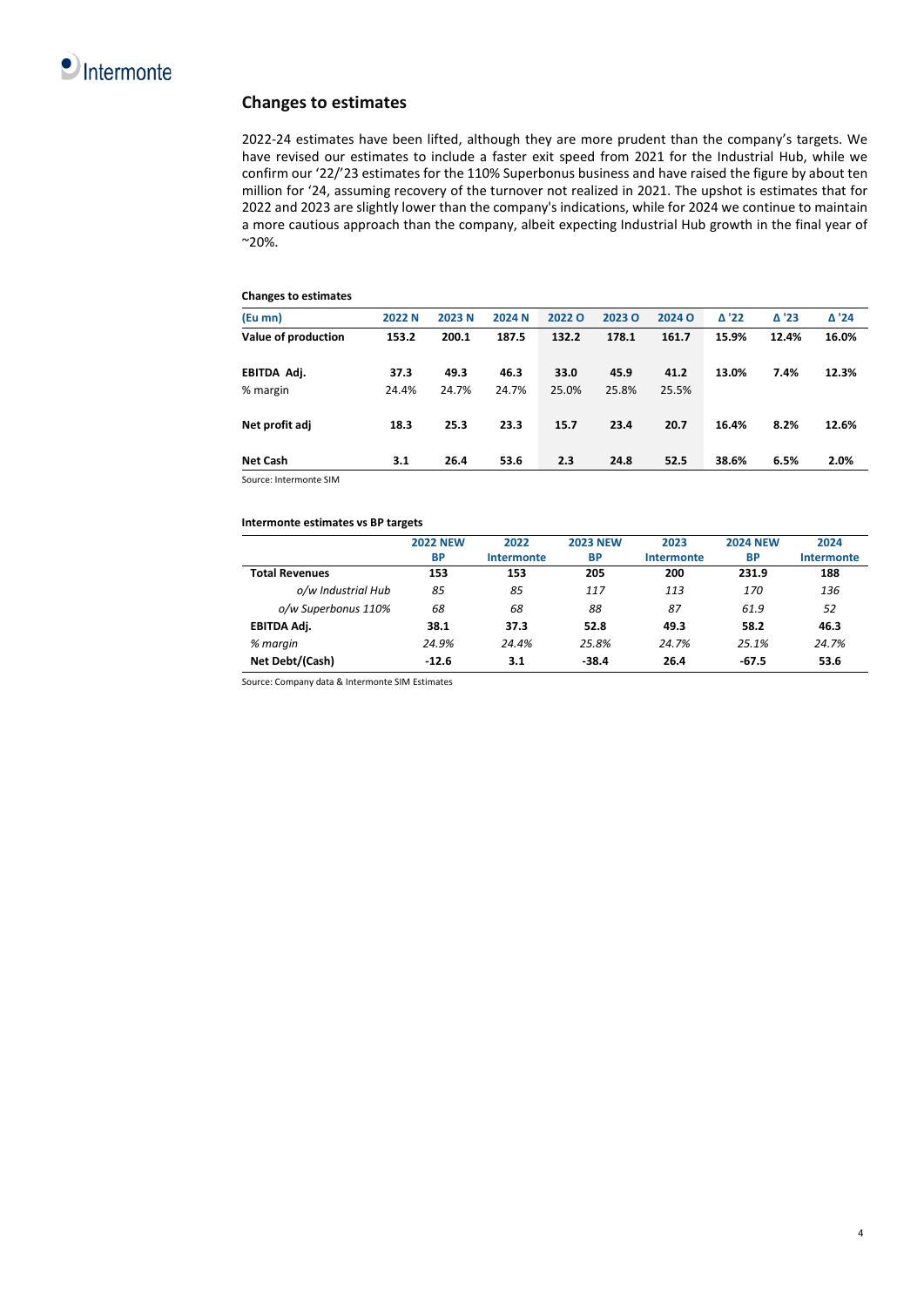

# **Valuation**

**BUY confirmed, TP lifted to Eu15.8 from Eu15.2.** We confirm our BUY case on Sciuker, a company that it is ready to benefit from the wave of opportunities arising from the need for building renovation dictated by targets for lowering greenhouse gas emissions. Thanks to an important investment plan and shrewd acquisitions completed in 2021, we believe that Sciuker is today in a prime position to take this wave at the flood. Moreover, the significant FCF that will be generated over the next few years will enable the company to carry out more acquisitions, further enriching its product range and expanding into other geographical markets. Our valuation gives us a target price of Eu15.8 per share, which still provides significant upside (>80%).

**Target price of Eu15.8 for >80% upside.** We are setting a target price of Eu15.8 per share for SCK based on the simple average of the outcomes of a discounted cash flow (DCF) and market multiples. At our target price, the stock would trade at 10.0x/7.1x 2022/2023 EV/EBITDA.

**Valuation summary** 

| <b>Method</b>           | <b>Comment</b>                                   | Value (Eu ps) |
|-------------------------|--------------------------------------------------|---------------|
| <b>DCF</b>              | WACC 7.5%, TGR 1.5%                              | 16.0          |
| <b>Market Multiples</b> | Current multiple on 2024 numbers discounted back | 15.6          |
| <b>Target price</b>     |                                                  | 15.8          |
| Current price           |                                                  | 8.6           |
| Upside/Downside         |                                                  | 84%           |
| Source: Intermonte SIM  |                                                  |               |

# **Multiples @ target price**

|           | 2021 E  | 2022 E | 2023 E | 2024 E |
|-----------|---------|--------|--------|--------|
| PE        | 25.1x   | 18.8x  | 13.6x  | 14.8x  |
| FCF yield | $-4.6%$ | 1.2%   | 7.0%   | 8.5%   |
| EV/SALES  | 3.7x    | 2.4x   | 1.8x   | 1.7x   |
| EV/EBITDA | 13.5x   | 10.0x  | 7.1x   | 7.0x   |
| EV/EBIT   | 15.7x   | 13.0x  | 8.9x   | 8.5x   |

Source: Intermonte SIM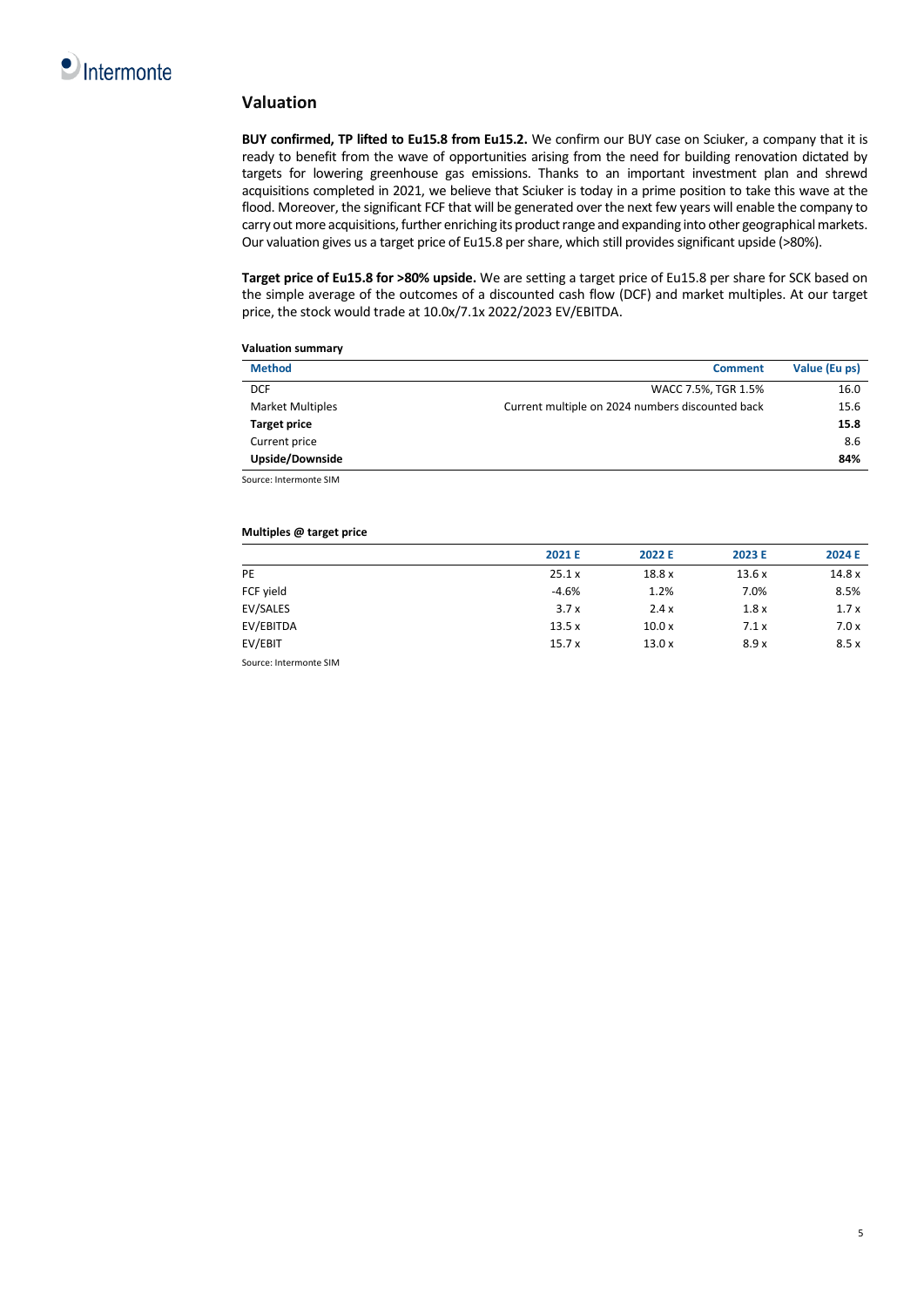

# **APPENDIX - The company at a glance**

**A leading player in the Italian windows market, with an eye on sustainability.** Founded in 1996, Sciuker Group is an Italian company active in the design, development, manufacture and marketing of windows and window frames. The company specialises in environmentally-friendly design, with a clear focus on product style and quality through the use of specially selected environmentally sustainable raw materials and Italian craftsmanship.

The group's activities are carried out at two different production areas: the first in Campania, in the Avellino area, where the historic plants of Sciuker Frames S.p.A. are located, and the second in Piedmont, where the production plants of the two recents acquisitions, GC Infissi and Teknika, are located. As of today, the company employs approximately 537 including both internal and external personnel.

**Production Plants**



Source: Company presentation

**An agile company able to reap the benefits of a favourable fiscal framework through its Ecospace subsidiary.** Furthermore, after buying 80% of Eco Contract (now Sciuker Ecospace) in 2020, the company has also acted as a general contractor for projects to improve energy efficiency and earthquake proofing, which are eligible for the fiscal benefits introduced by the so-called "Relaunch" decree. Ecospace's involvement in principal construction projects on building envelopes, as defined by the Relaunch decree, helps generate ancillary business for the parent company, by supplementing the energy efficiency works with the supply of Sciuker Frames windows. As a result, the parent company can enhance its earnings through the direct impact of its own increased turnover as well as the revenues generated by its subsidiary.



**Sciuker Group – Group Structure**

Source: Company Presentation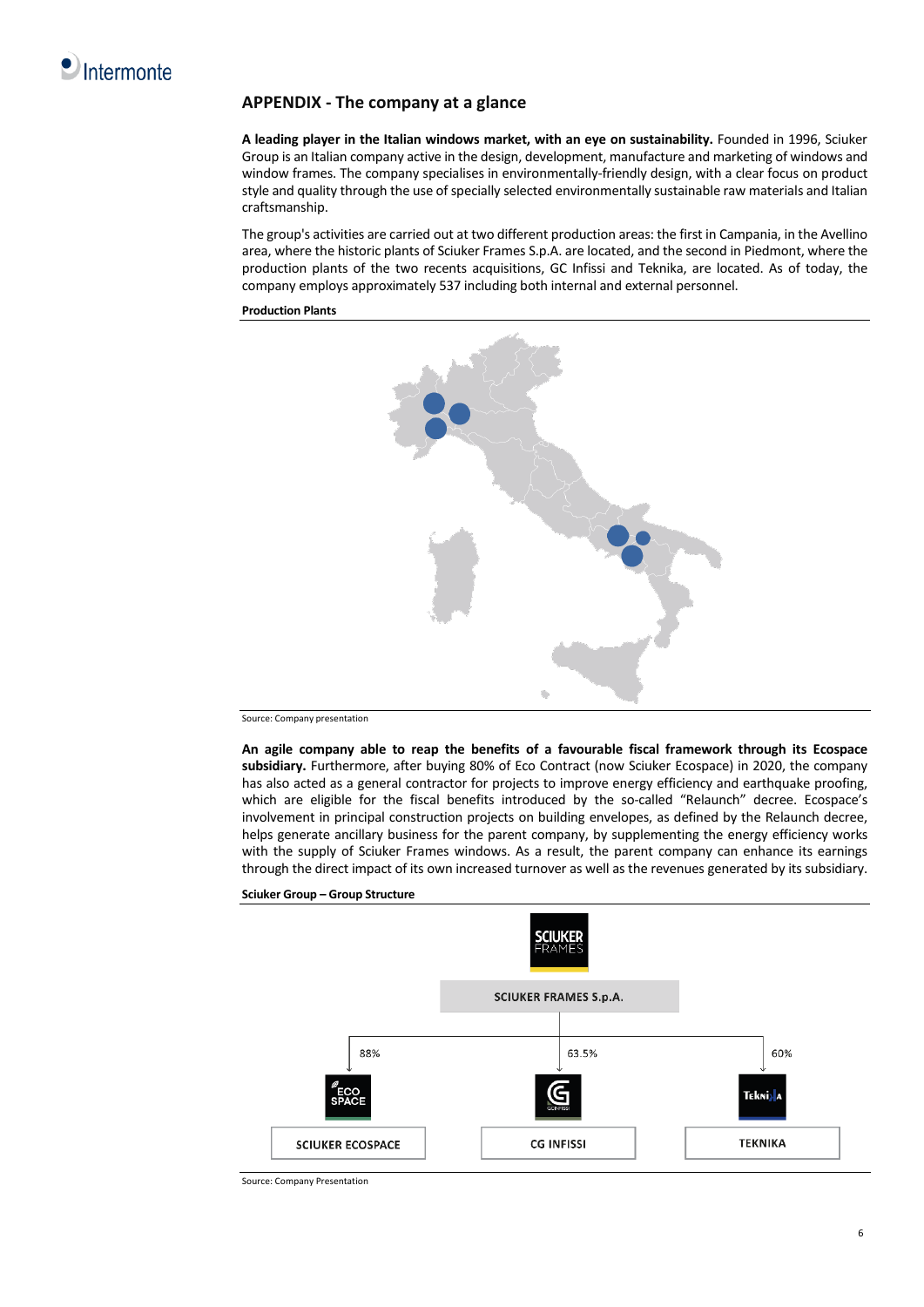# Intermonte

**Key financials are sound and healthy**. we estimate an important change of pace for the company in the next few years, that after having multiplied its turnover by 9 between 2019 and 2021, it is expected to further increase the total turnover from Eu103mn in 2021 to Eu188mn in 2024. We believe this is achievable thanks to the major Eu45mn investment plan planned by management and made possible by resources gathered during 2021 through the exercise of warrants (approximately Eu20mn) and the important cash generation expected thanks to the resources generated by Ecospace as part of general contractor activity in the projects carried out under the 110% Superbonus. We also believe that a FCF of Eu19mn on average in the 2022-2024 period may support the company's external expansion plans; it is targeting acquisitions to complete its product range and enter foreign markets.



# **SWOT Analysis**

- ٠ Leading positioning in the Italian window market
- Ability to offer a full range of window products with a focus on sustainability
- × An agile and flexible cost structure capable of guaranteeing high margins
- $\mathbf{r}$ Extensive and committed sales force coverage throughout Italy
- п A robust balance sheet that makes investments possible in research and development and for expansion of production capacity, as well as for acquisitions
- п The recent conversion of the warrants has led to a further injection of liquidity, used to accelerate the planned investments necessary for an important jump in size

## **Opportunities Threats**

- $\mathbf{r}$ Exploitation of cross-selling opportunities with recently acquired companies
- Consolidation of a market that is highly fragmented in Italy п
- п Expansion abroad
- п Agreements recently signed with AbitareIn and Enel X

Source: Intermonte SIM

## **Net Revenues evolution EBITDA Adj. margin evolution**



## **Strengths Weaknesses**

- m. The core market is heavily influenced by the granting of tax incentives
- Lack of geographical diversification ×
- a. High level of NWC expected
- Non-leadership position in the PVC market

- $\mathcal{L}$ Reduction of tax incentives for building renovation
- **COL** Execution risk on general contractor activities
- × Failure to handle such explosive top line growth
- п Competition with larger producers
- Scarcity of raw materials and difficulties in finding the qualified × personnel necessary to sustain the expected strong growth rate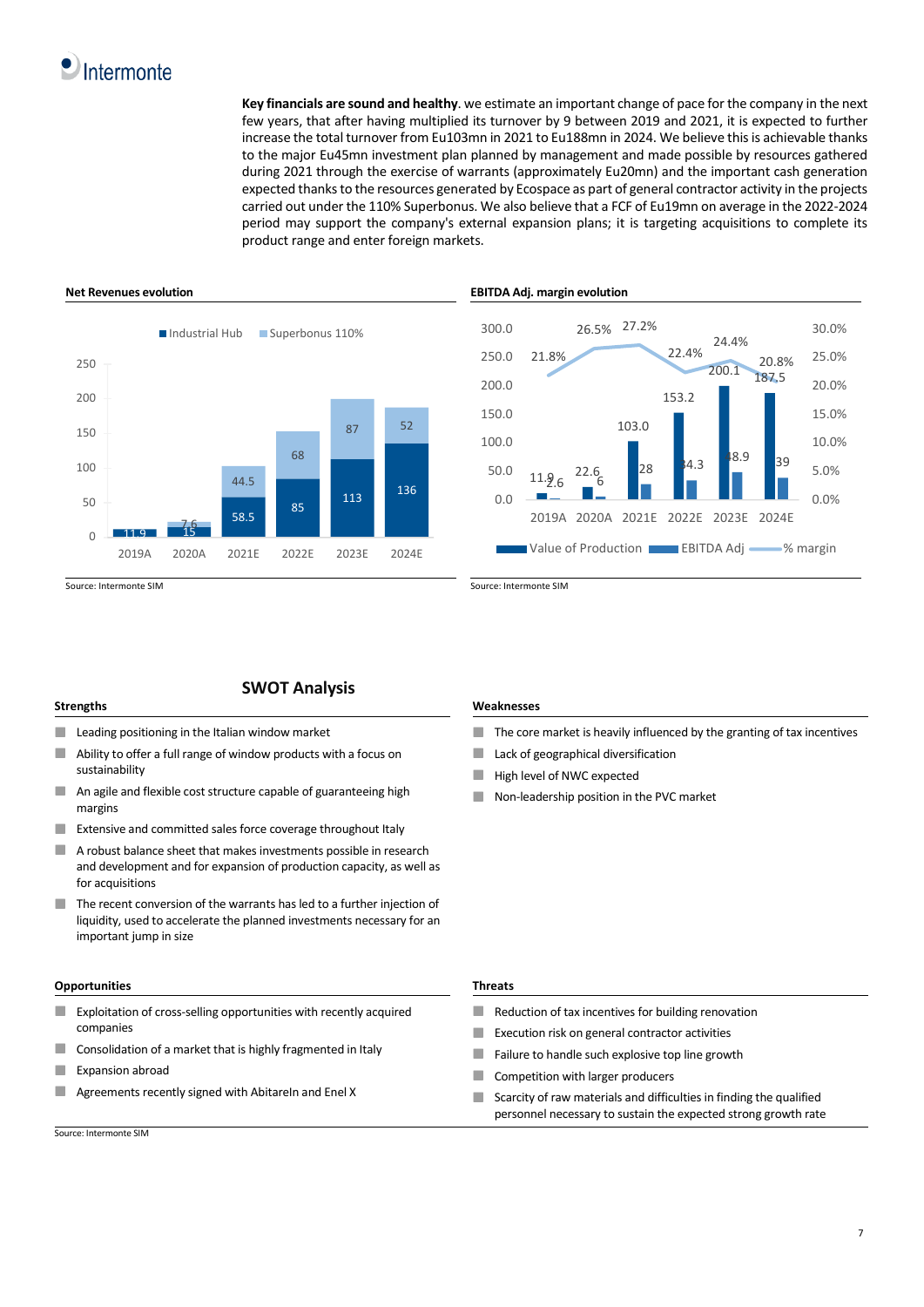

| <b>DETAILS ON STOCKS RECOMMENDATION</b> |                       |                         |            |
|-----------------------------------------|-----------------------|-------------------------|------------|
| <b>Stock NAME</b>                       | <b>SCIUKER FRAMES</b> |                         |            |
| Current Recomm:                         | <b>BUY</b>            | <b>Previous Recomm:</b> | <b>BUY</b> |
| Current Target (Eu):                    | 15.80                 | Previous Target (Eu):   | 15.20      |
| Current Price (Eu):                     | 8.60                  | Previous Price (Eu):    | 7.18       |
| Date of report:                         | 21/02/2022            | Date of last report:    | 17/11/2021 |